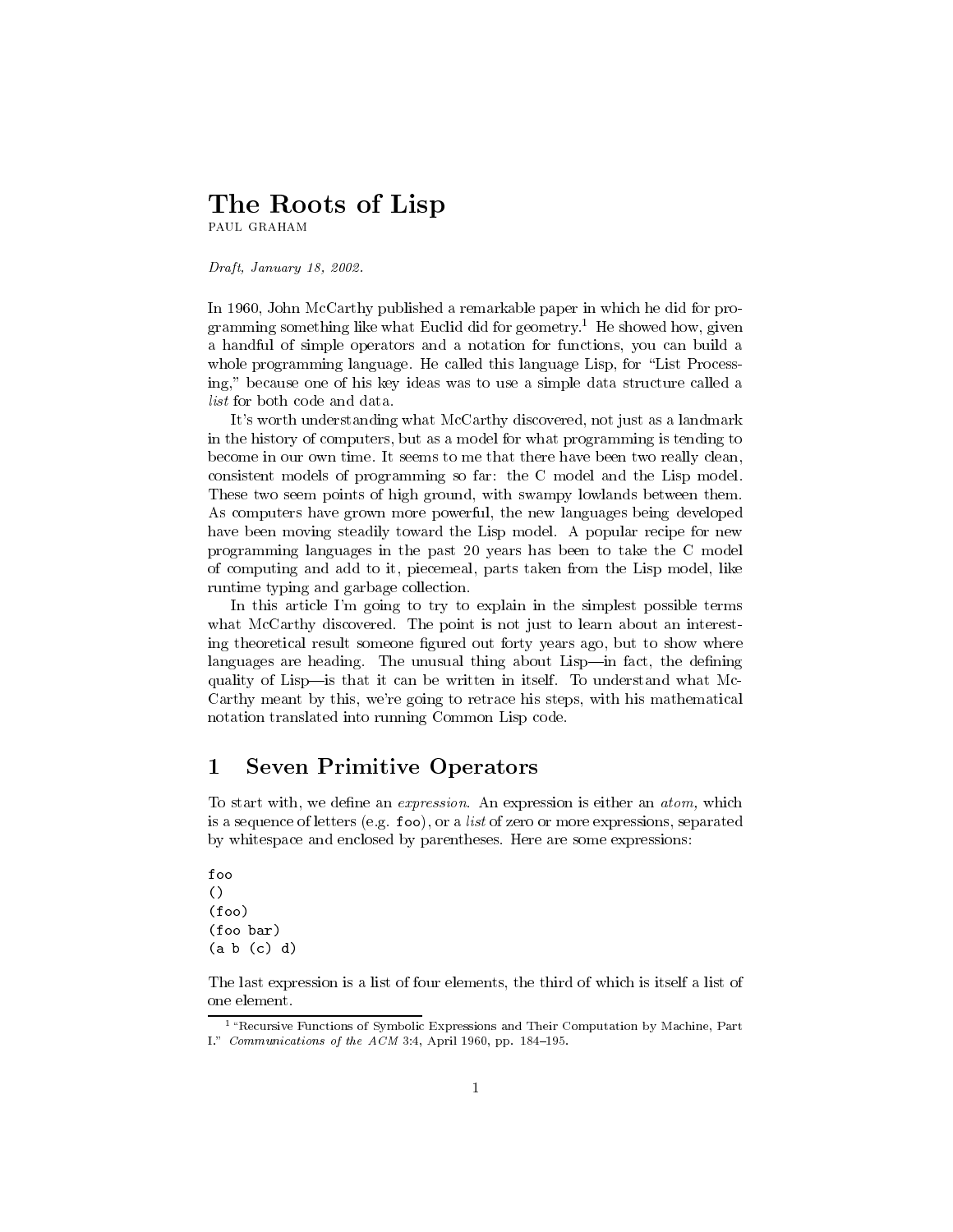In arithmetic the expression - - has the value Valid Lisp expressions also have values. If an expression  $e$  yields a value  $v$  we say that  $e$  returns  $v$ . Our next step is to define what kinds of expressions there can be, and what value each kind returns

If an expression is a list, we call the first element the *operator* and the remaining elements the *arguments*. We are going to define seven primitive (in the sense of axioms) operators: quote, atom, eq, car, cdr, cons, and cond.

- -quote x returns x For readability we will abbreviate -quote x as x

```
q = -qa
 -
quote -
a b c
-
a b c
```
 $-$  (week w) returns the atom to if the atom to a will decline of the empty list Otherwise it returns - In Lisp we conventionally use the atom <sup>t</sup> to represent truth, and the empty list to represent falsity.

```
atom atom and atom and a series of the series of the series of the series of the series of the series of the s
 a b com a b com a b com a b com a b com a b com a b com a b com a b com a b com a b com a b com a b com a b co
 -

 atom atom and atom and atom and atom and atom and atom and atom and atom and atom and atom atom atom atom atom
\mathbf t
```
the contract of the contract of the contract of the contract of the contract of the contract of the contract of the contract of the contract of the contract of the contract of the contract of the contract of the contract o

Now that we have an operator whose argument is evaluated we can show what quote is for. By quoting a list we protect it from evaluation. An unquoted list given as an argument to an operator like atom is treated as code

```
atom atom - atom atom - atom - atom - atom - atom - atom - atom - atom - atom - atom - atom - atom - atom - atom -
```
whereas a quoted list is treated as mere list, in this case a list of two elements

 -atom -atom a  $\left( \right)$ 

This corresponds to the way we use quotes in English. Cambridge is a town in Massachusetts that contains about 90,000 people. "Cambridge" is a word that contains nine letters.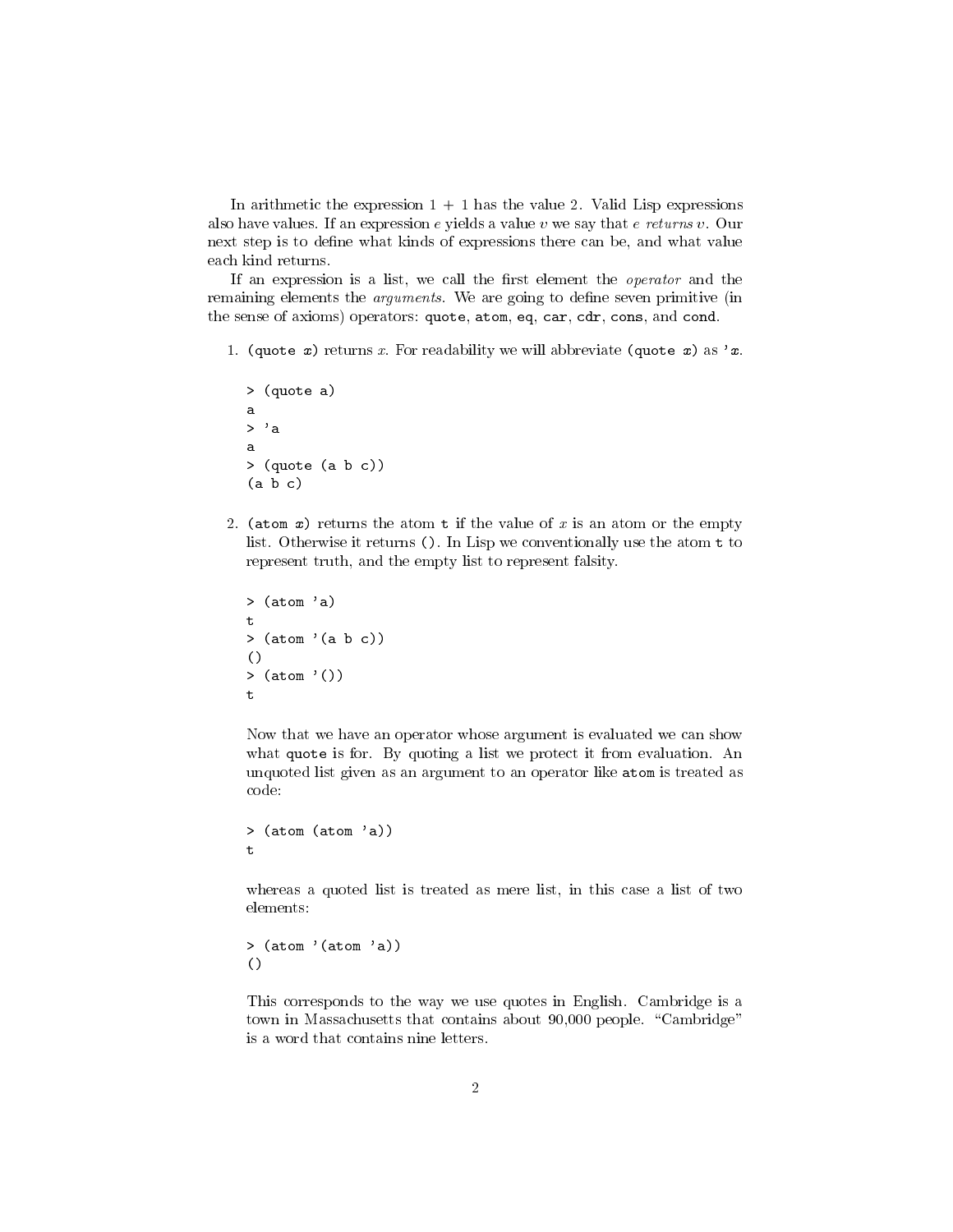Quote may seem a bit of a foreign concept, because few other languages have anything like it. It's closely tied to one of the most distinctive features of Lisp code and data are made out of the same data structures and the quote operator is the way we distinguish between them

 -eq <sup>x</sup> y returns <sup>t</sup> if the values of <sup>x</sup> and <sup>y</sup> are the same atom or both the empty is a second company of the second and second and second and second and second and second and second and second and second and second and second and second and second and second and second and second and second and se

```
eq a a and a contract of the second contract of the second contract of the second contract of the second contract of the second contract of the second contract of the second contract of the second contract of the second co
\ddaggereq a both of the book of the state of the state of the state of the state of the state of the state of the state of the state of the state of the state of the state of the state of the state of the state of the state of th
  -

  experimental contracts and contracts are a contracted and contract of the contract of the contract of the contract of the contract of the contract of the contract of the contract of the contract of the contract of the cont
\mathbf t
```
-car x expects the value of <sup>x</sup> to be a list and returns its rst element

```
-car - car - car - car - car - car - car - car - car - car - car - car - car - car - car - car - car - car - c
```
changer and complete the value of x to be a list and returns everything and return the first element.

```
 -
cdr -
a b c
\mathbf{r} - \mathbf{r}
```
 -cons <sup>x</sup> y expects the value of <sup>y</sup> to be a list and returns a list containing the value of  $x$  followed by the elements of the value of  $y$ .

```
 -
cons a -
b c
-
a b c
 -
cons a -
cons b -
cons c -

-
a b c
 -
car -
cons a -
b c
 -
cdr -
cons a -
b c
\bullet contracts to the contract of the contracts of the contracts of the contracts of the contracts of the contracts of the contracts of the contracts of the contracts of the contracts of the contracts of the contracts of
```
 $\alpha$  , point  $\mu$  e  $\mu$  is equal to exclude a follows the political conditions are evaluated in order until one returns t. When one is found, the value of the corresponding  $e$  expression is returned as the value of the whole cond expression

```
-condition - condition - condition - condition - condition - condition - condition - condition - condition - condition - condition - condition - condition - condition - condition - condition - condition - condition - condi
                            \blacksquaresecond
```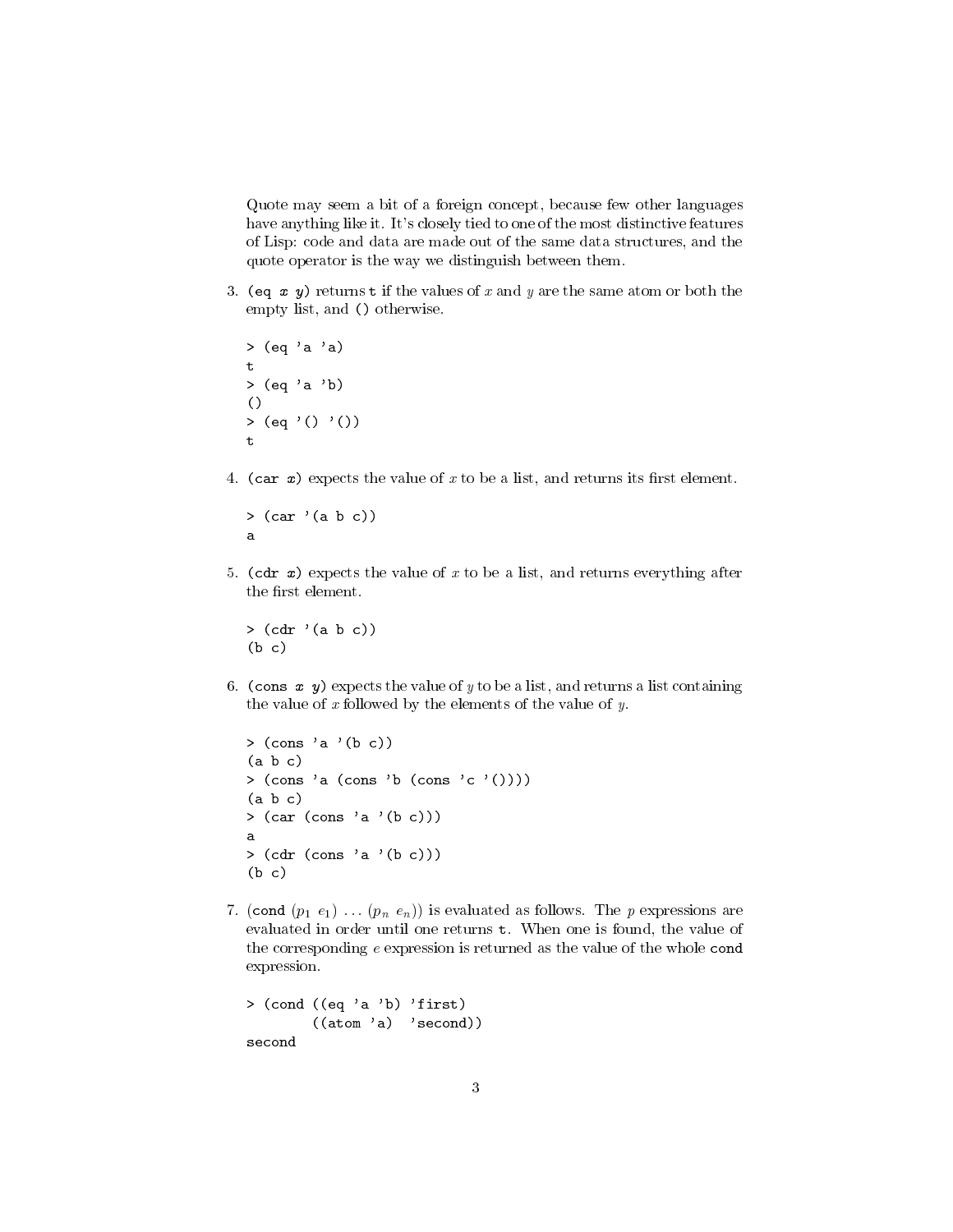In five of our seven primitive operators, the arguments are always evaluated when an expression beginning with that operator is evaluated- We will call an operator of that type a function

### Denoting Functions

Next we define a notation for describing functions. A function is expressed as  $\sum_{i=1}^{\infty}$   $\sum_{i=1}^{\infty}$   $\sum_{i=1}^{\infty}$   $\sum_{i=1}^{\infty}$   $\sum_{i=1}^{\infty}$   $\sum_{i=1}^{\infty}$   $\sum_{i=1}^{\infty}$   $\sum_{i=1}^{\infty}$   $\sum_{i=1}^{\infty}$   $\sum_{i=1}^{\infty}$   $\sum_{i=1}^{\infty}$   $\sum_{i=1}^{\infty}$   $\sum_{i=1}^{\infty}$   $\sum_{i=1}^{\infty}$   $\sum_{i=1}^{\in$ an expression. An expression whose first element is such an expression

 $\mathbf{v} = \mathbf{v} - \mathbf{v} - \mathbf{v} - \mathbf{v}$ 

is called a *function call* and its value is computed as follows. Each expression  $a_i$  is evaluated. Then e is evaluated. During the evaluation of e, the value of any occurrence of one of the  $p_i$  is the value of the corresponding  $a_i$  in the most recent function call

```
 -
-
lambda -
x -
cons x -
b a
-
a b
 -
-
lambda -
x y -
cons x -
cdr y
  -
a b c
```
If an expression has as its first element an atom  $f$  that is not one of the primitive operators

-<sup>f</sup> a ---an

-<sup>z</sup> <sup>b</sup> c

-<sup>a</sup> <sup>b</sup> c

and the value of f is a function -  $\chi$  - and the value of the value of the value of the value of the value of expression is the value of

```
\mathbf{v} = \mathbf{v} - \mathbf{v} - \mathbf{v} - \mathbf{v}
```
In other words, parameters can be used as operators in expressions as well as arguments

 --lambda -f -<sup>f</sup> -<sup>b</sup> c -lambda -x -cons a x

There is another notation for functions that enables the function to refer to itself, thereby giving us a convenient way to define recursive functions.<sup>3</sup> The

<sup>-</sup>Expressions beginning with the other two operators, quote and cond, are evaluated differently When a quote expression is evaluated- its argument is not evaluated- but is simply returned as the value of the whole quote expression And in a valid cond expression- only an L-shaped path of subexpressions will be evaluated.

 $3$ Logically we don't need to define a new notation for this. We could define recursive functions in our existing notation using a function on functions called the Y combinator It may be that  $McCarthy$  did not know about the Y combinator when he wrote his paper; in any case-i more more readable and read the more reading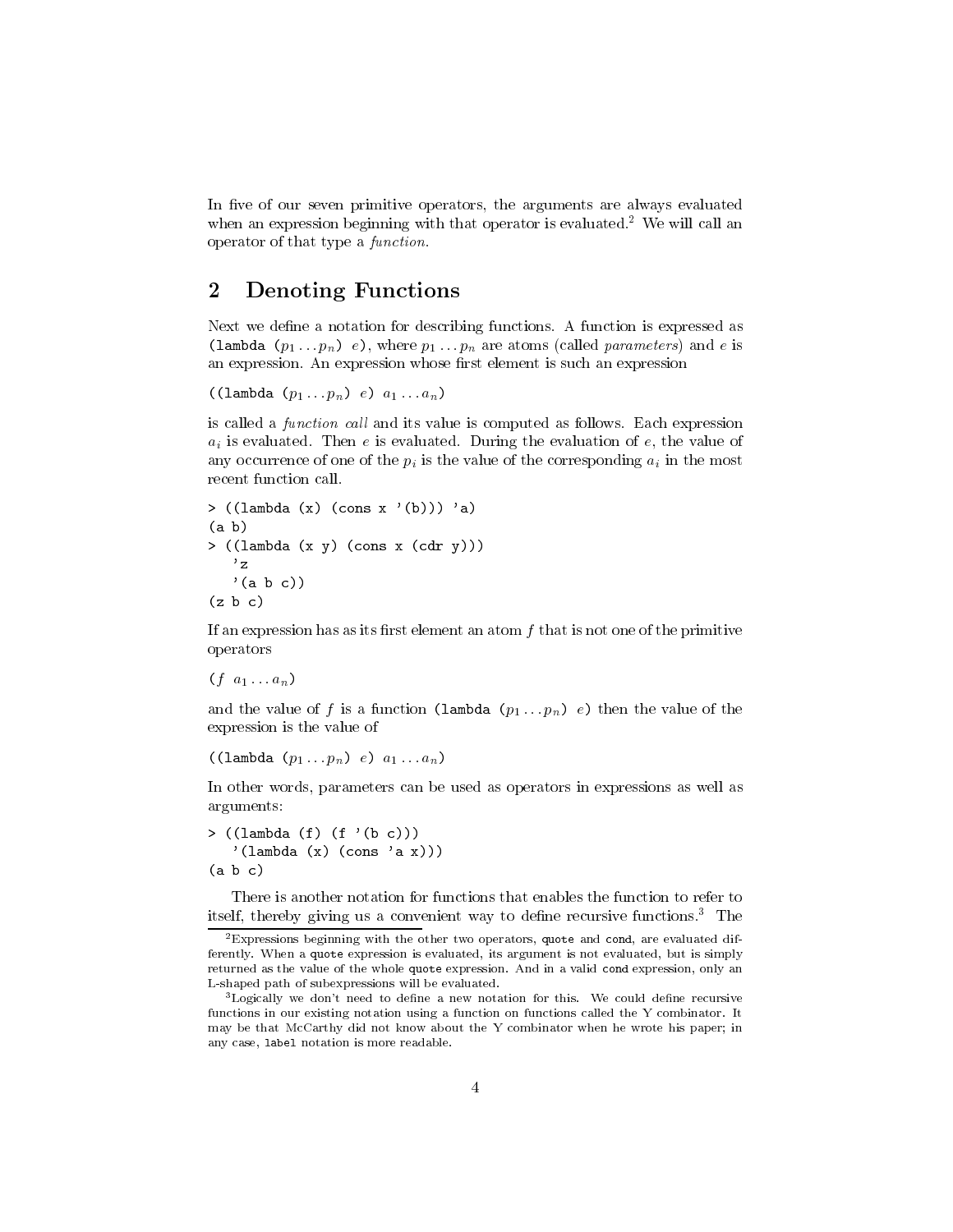notation

 $\mathcal{L}$  -  $\mathcal{L}$  -  $\mathcal{L}$  -  $\mathcal{L}$  -  $\mathcal{L}$  -  $\mathcal{L}$  -  $\mathcal{L}$  -  $\mathcal{L}$  -  $\mathcal{L}$  -  $\mathcal{L}$  -  $\mathcal{L}$  -  $\mathcal{L}$  -  $\mathcal{L}$  -  $\mathcal{L}$  -  $\mathcal{L}$  -  $\mathcal{L}$  -  $\mathcal{L}$  -  $\mathcal{L}$  -  $\mathcal{L}$  -  $\mathcal{L}$  -

denotes a function that behavior that  $\sqrt{-1}$  and  $\sqrt{r}$  is the  $\sqrt{r}$  is the additional the additional the additional the additional the additional the additional the additional the additional the additional the additio property that an occurrence of  $f$  within  $e$  will evaluate to the label expression, as if  $f$  were a parameter of the function.

Suppose we want to dene a function -subst <sup>x</sup> <sup>y</sup> z which takes an ex pression x, an atom y, and a list z, and returns a list like z but with each instance of y (at any depth of nesting) in z replaced by x.

```
substitute and a basic contract of the substitute of the substitute of the substitute of the substitute of the
-
 - - - - -
           a m c d
```
We can denote this function as

```
-
label subst -
lambda -
x y z
                 -condition-condition-condition-condition-condition-condition-condition-condition-
                         -
cond -
-
eq z y x
                               -
t z
                       -
t -
cons -
subst x y -
car z
                                   -
subst x y -
cdr z
```
will abbreviate from the second formation and the second contract of the second contract of the second contract of the second contract of the second contract of the second contract of the second contract of the second cont

 $\sigma$  -  $\sigma$  -  $\sigma$  -  $\sigma$  -  $\sigma$  -  $\sigma$  -  $\sigma$ 

```
-
defun subst -
x y z
 -
cond -
-
atom z
      -
cond -
-
eq z y x
           -
t z
     -
t -
cons -
subst x y -
car z
             -
subst x y -
cdr z
```
Incidentally, we see here how to get a default clause in a cond expression. A clause whose first element is 't will always succeed. So

 $\lambda$  ,  $\lambda$  -  $\lambda$  -  $\lambda$  -  $\lambda$  -  $\lambda$  -  $\lambda$  -  $\lambda$  -  $\lambda$  -  $\lambda$  -  $\lambda$  -  $\lambda$  -  $\lambda$  -  $\lambda$  -  $\lambda$  -  $\lambda$  -  $\lambda$  -  $\lambda$  -  $\lambda$  -  $\lambda$  -  $\lambda$  -  $\lambda$  -  $\lambda$  -  $\lambda$  -  $\lambda$  -  $\lambda$  -  $\lambda$  -  $\lambda$  -  $\lambda$  -  $\lambda$  -  $\lambda$  -  $\lambda$ 

is equivalent to what we might write in a language with syntax as

if  $x$  then  $y$  else  $z$ 

#### **Some Functions** 3

Now that we have a way of expressing functions, we define some new ones in terms of our seven primitive operators First it will be convenient to introduce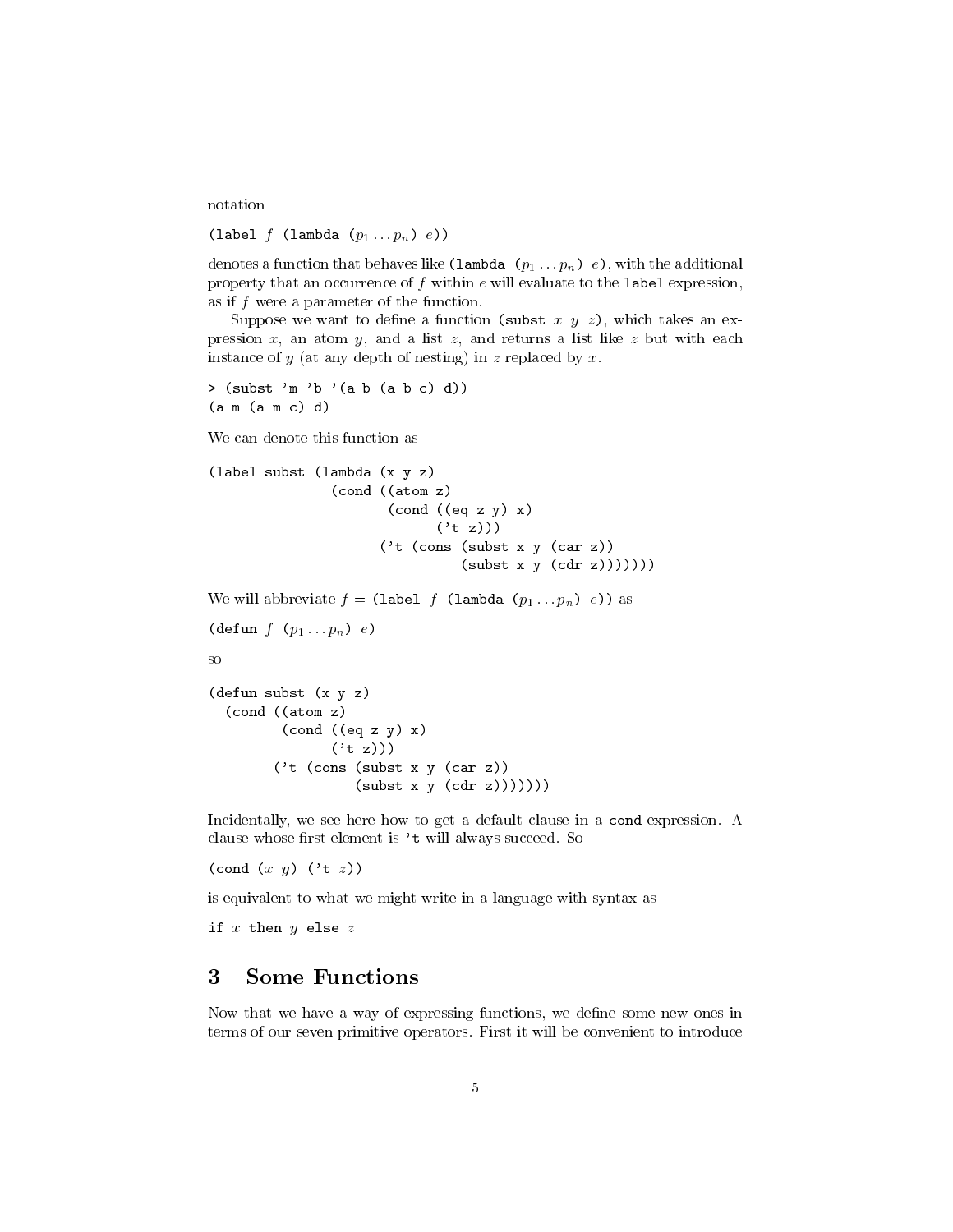some abbreviations for common patterns. We will use  $c x r$ , where x is a sequence of as or ds, as an abbreviation for the corresponding composition of car and case is an abbreviation (there is a more distribution for the control of  $\{1,2,3,4,5,5,6,7,8\}$ returns the second element of  $e$ .

```
 -
cadr -
-
a b -
c d e
(c, d)-
  \sim \sim \sim \sim -
caddr -
-
a b -
c d e
\mathbf{A}contract and contract and contract of the contract of the contract of the contract of the contract of the contract of the contract of the contract of the contract of the contract of the contract of the contract of the cont
-
b
Also we will use -
list e -
-
-
en for -
cons e -
-
-
 -
cons en -
 -
-
-
   -
cons a -
cons b -
cons c -

-
a b c
 -
list a b c
-
a b c
```
Now we define some new functions. I've changed the names of these functions by adding periods at the end. This distinguishes primitive functions from those defined in terms of them, and also avoids clashes with existing Common Lisp functions

- -null x tests whether its argument is the empty list

```
\lambda - \lambda - \lambda - \lambda - \lambda - \lambda - \lambda - \lambda - \lambda - \lambda - \lambda - \lambda - \lambda - \lambda - \lambda - \lambda - \lambda-
eq x -

null and any service of the service of the service of the service of the series of the series of the series of
-

null - null - null - null - null - null - null - null - null - null - null - null - null - null - null - null
\ddagger
```
-and <sup>x</sup> y returns <sup>t</sup> if both its arguments do and - otherwise

```
\mathbf{v} = \mathbf{v}-
cond -
x -
cond -
y t -
t -

               \sim - \sim \sim \sim \simand a structure of the contract of the structure of the structure of the structure of the structure of the str
\mathbf t-atom a - atom a base and a base and a base and a base and a base and a base and a base and a base and a base
\circ
```
not x returns the international contract returns and and - if its argument returns - if it is a set of the international contract of the international contract of the international contract of the international contract of returns t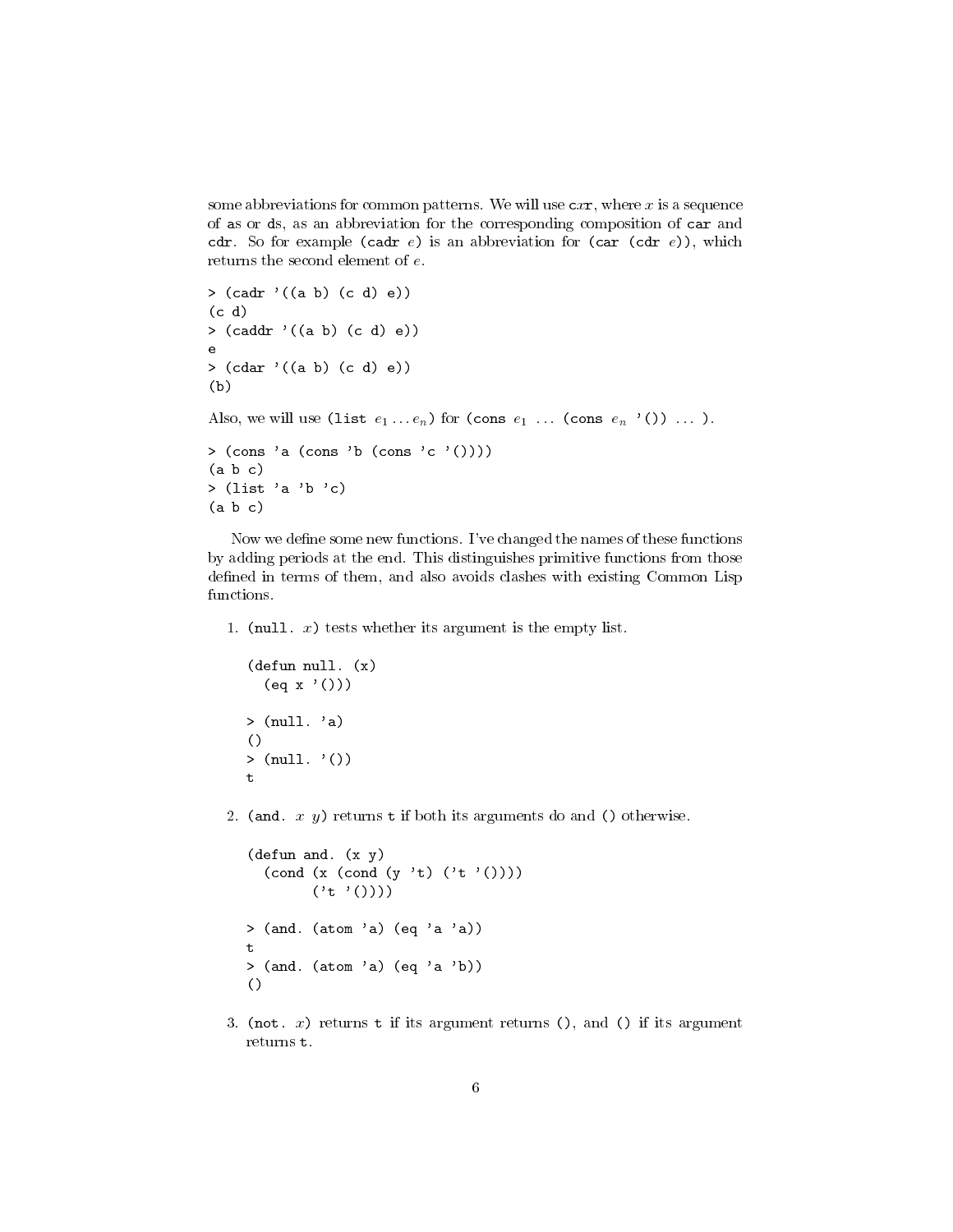```
-
defun not -
x
   -
cond -
x -

             \sim to the transformation of \simnot experiment the second contract of the second contract of the second contract of the second contract of the
\left(
 -
not -
eq a b
\mathbf t
```
-append <sup>x</sup> y takes two lists and returns their concatenation

```
-
defun append -
x y
  -
cond -
-
null x y
         -
t -
cons -
car x -
append -
cdr x y
-a b -c de -c de -c de -c de -c de -c de -c de -c de -c de -c de -c de -c de -c de -c de -c de -c de -c de -c 
-
a b c d
 -
append -
 -
c d
-
c d
```
 -pair <sup>x</sup> y takes two lists of the same length and returns a list of two element lists containing successive pairs of an element from each

```
-
defun pair -
x y
 -
cond -
-
and -
null x -
null y -

      -
-
and -
not -
atom x -
not -
atom y
      -
cons -
list -
car x -
car y
           -
pair -
cdr x -
cdr y
 -
pair -
x y z -
a b c
```
- associated and a list y takes and a list y of the form created by pairs and a list  $\mu$ and returns the second element of the first list in  $y$  whose first element is  $\boldsymbol{x}.$ 

```
\lambda associated as \lambda as \lambda as \lambda-
cond -
-
eq -
caar y x -
cadar y
       -
t -
assoc x -
cdr y
 -
assoc x -
-
x a -
y b
a
 -
assoc x -
-
x new -
x a -
y b
new
```
--<sup>x</sup> a -<sup>y</sup> b -<sup>z</sup> c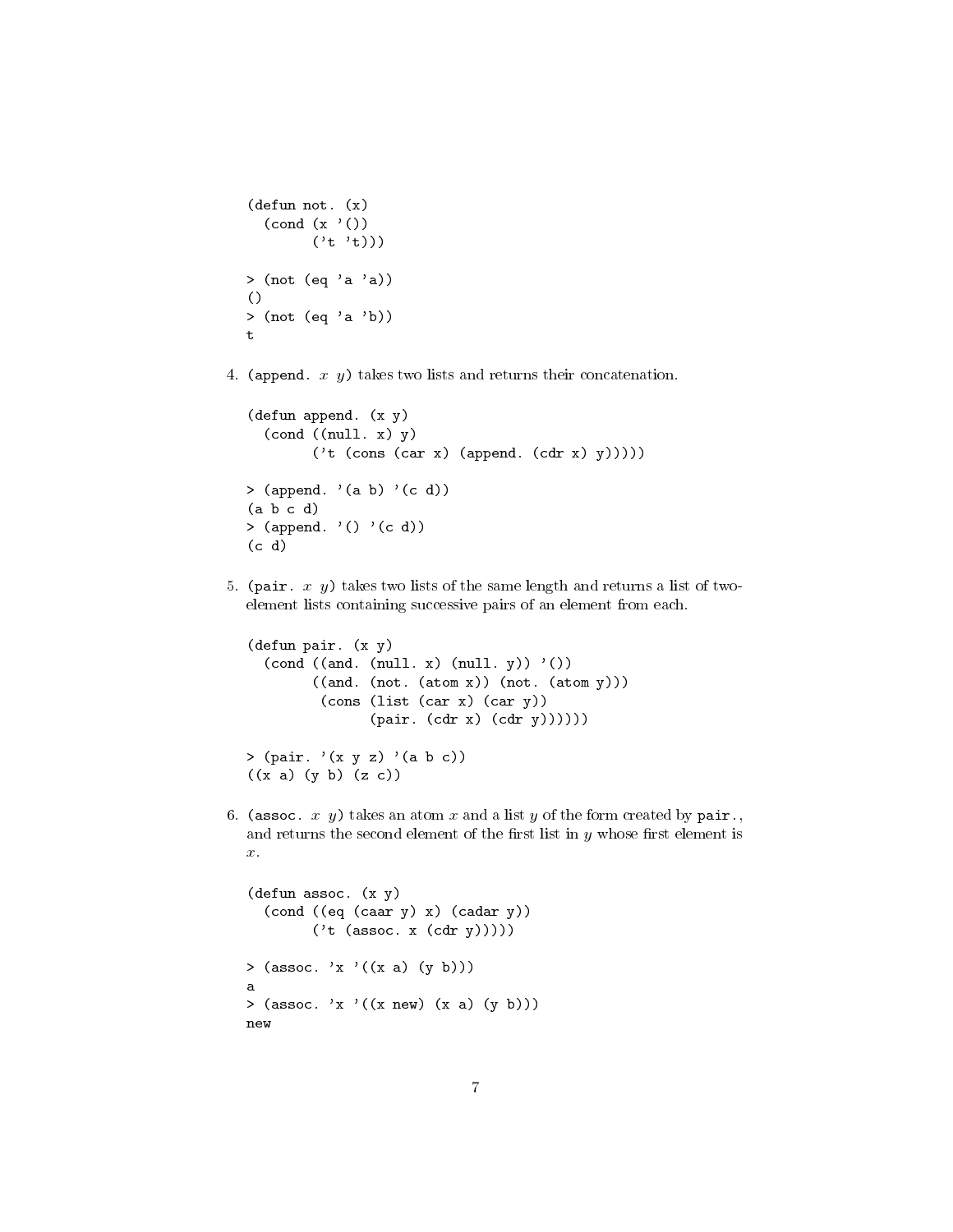## The Surprise

So we can define functions that concatenate lists, substitute one expression for another, etc. An elegant notation, perhaps, but so what? Now comes the surprise. We can also, it turns out, write a function that acts as an interpreter for our language: a function that takes as an argument any Lisp expression, and returns its value. Here it is:

```
define a contract of the contract of the contract of the contract of the contract of the contract of the contract of the contract of the contract of the contract of the contract of the contract of the contract of the contr
       -
cond
               atom e atom and a strong and a strong strong and a strong strong and a strong strong strong and a strong strong strong strong strong strong strong strong strong strong strong strong strong strong strong strong strong stron
               -car experience of the car experience of the car experience of the car experience of the car experience of the
                   -condition in the condition of the condition of the condition of the condition of the condition of the condition of the condition of the condition of the condition of the condition of the condition of the condition of the 
                           -
-
eq -
car e quote -
cadr e
                           -
-
eq -
car e atom -
                                                                                                                  eval - cadr - cadre - cadre - cadre - cadre - cadre - cadre - cadre - cadre - cadre - cadre - cadre - cadre -
                                                                                                              eq -
                           -
-
eq -
car e eq -
                                                                                                                                                 eval -
cadr e a
                                                                                                                                             e^{i\theta} . The above and e^{i\theta} and e^{i\theta} and e^{i\theta} and e^{i\theta} and e^{i\theta} and e^{i\theta} and e^{i\theta} and e^{i\theta} and e^{i\theta} and e^{i\theta} and e^{i\theta} and e^{i\theta} and e^{i\theta} and e^{i\theta} and e^{i\theta} and (car-
-
eq -
car e car -
                                                                                                                  eval - cadre - cadre - cadre - cadre - cadre - cadre - cadre - cadre - cadre - cadre - cadre - cadre - cadre -
                           -
-
eq -
car e cdr -
                                                                                                                  eval - cadre - cadre - cadre - cadre - cadre - cadre - cadre - cadre - cadre - cadre - cadre - cadre - cadre -
                           - e cons - cons - cons - cons - cons - cons - cons - cons - cons - cons - cons - cons - cons - cons - cons - c
                                                                                                                  eval - eval - eval - eval - eval - eval - eval - eval - eval - eval - eval - eval - eval - eval - eval - eval
                                                                                                                                             -
eval -
caddr e a
                           -event - condition - condition - condition - condition - condition - condition - condition - condition - condi<br>- condition - condition - condition - condition - condition - condition - condition - condition - condition -
                           t - t - construction to the associated of the construction of the construction of the construction of the construction of the construction of the construction of the construction of the construction of the construction of 
                                                                                              \sim - \sim - \sim - \sim - \sim - \sim - \sim - \sim - \sim - \sim - \sim - \sim - \sim - \sim - \sim - \sim - \sim - \sim - \sim - \sim - \sim - \sim - \sim - \sim - \sim - \sim - \sim - \sim - \sim - \sim - \sim - \sima))))-
-
eq -
caar e label
                   -
eval -
cons -
caddar e -
cdr e
                                               \sim constant - constant - constant - constant - constant - constant - constant - constant - constant - constant - constant - constant - constant - constant - constant - constant - constant - constant - constant - constan
               -equal extensive contract the case of the case of the case of the case of the case of the case of the case of the case of the case of the case of the case of the case of the case of the case of the case of the case of the 
                   eval - caddar eval - caddar eval - caddar eval - caddar eval - caddar eval - caddar eval - caddar eval - cadda
                                               -
append -
pair -
cadar e -
evlis -
cdr e a
                                                                                 a)))))
\alpha - c and \alpha and \alpha and \alpha and \alpha and \alpha and \alpha and \alpha and \alpha and \alpha and \alpha and \alpha and \alpha and \alpha and \alpha and \alpha and \alpha and \alpha and \alpha and \alpha and \alpha and \alpha and \alpha and \alpha and (cond (eval (caar c) a)-
           condition - 200 conditions - 200 conditions - 200 conditions - 200 conditions - 200 conditions - 200 condition
                                   -
                                       eval -
                                                                   carried and \alpha and \alpha\epsilon -cadar c and c and c and c and c and c and c and c and c and c and c and c and c and c and c and c and c and c and c and c and c and c and c and c and c and c and c and c and c and c and c and c and c and c and c and
                               \sim to a contract contract of the contract of the contract of the contract of the contract of the contract of the contract of the contract of the contract of the contract of the contract of the contract of the contract o
-
defun evlis -
m a
       -
cond -
-
null m -

                               -
t -
cons -
eval -
car m a
                                                                      e^{i\theta} . e^{i\theta} and e^{i\theta} , e^{i\theta} , e^{i\theta} , e^{i\theta} , e^{i\theta} , e^{i\theta} , e^{i\theta} , e^{i\theta} , e^{i\theta} , e^{i\theta} , e^{i\theta} , e^{i\theta} , e^{i\theta} , e^{i\theta} , e^{i\theta} , e^{i\theta} , e^{i\theta} , e^{i\theta} ,
```
The definition of eval. is longer than any of the others we've seen before. Let's consider how each part works

The function takes two arguments: e, the expression to be evaluated, and a, a list representing the values that atoms have been given by appearing as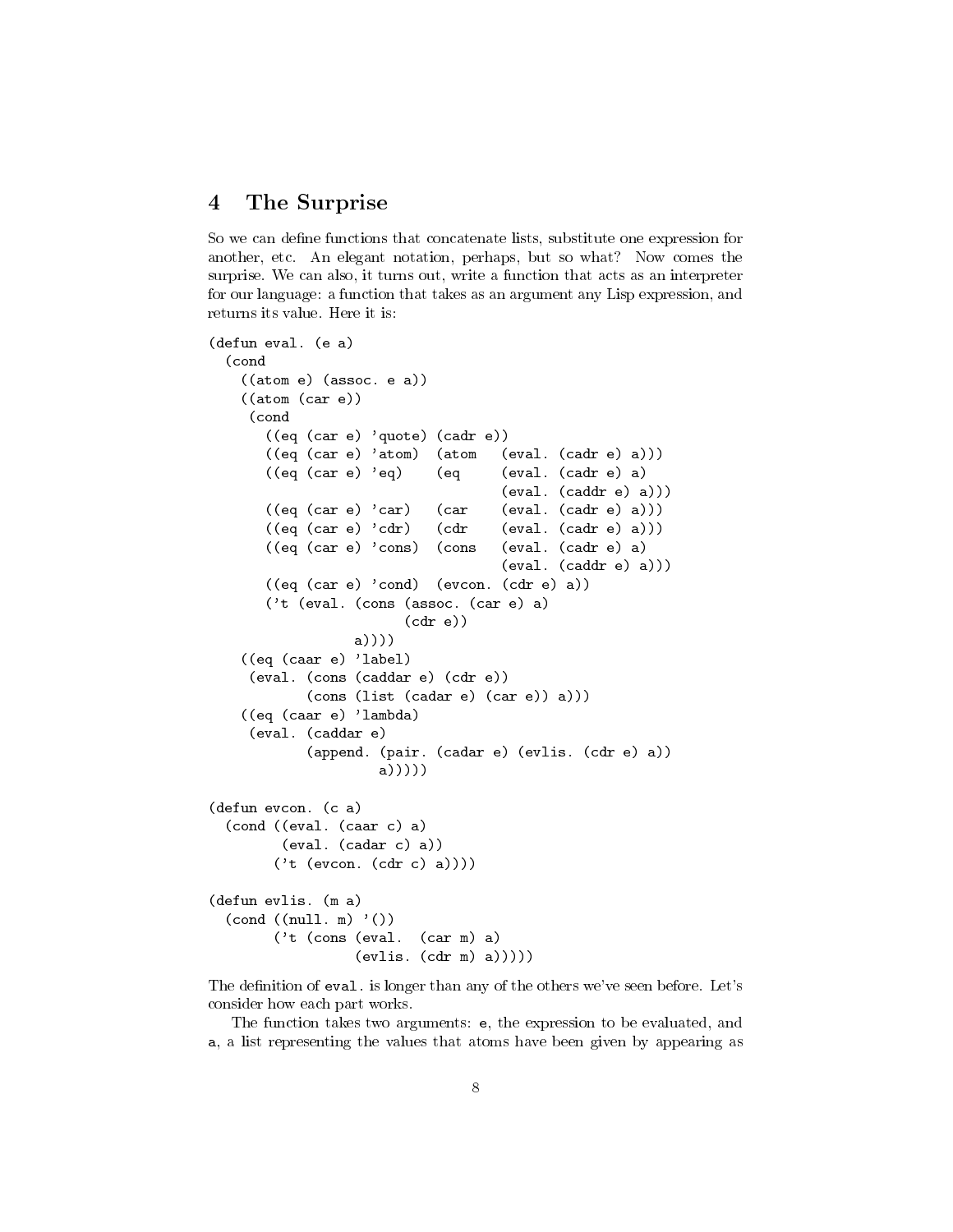parameters in function calls. This list is called the *environment*, and it is of the form created by pair. It was in order to build and search these lists that we wrote pair. and assoc..

The spine of eval. is a cond expression with four clauses. How we evaluate an expression depends on what kind it is. The first clause handles atoms. If e is an atom, we look up its value in the environment:

```
evaluation of the contract of the contract of the contract of the contract of the contract of the contract of the contract of the contract of the contract of the contract of the contract of the contract of the contract of 
\mathbf{a}
```
The second clause of eval. is another cond for handling expressions of the form -<sup>a</sup> --- where <sup>a</sup> is an atom These include all the uses of the primitive operators, and there is a clause for each one.

```
example a series and contact the contact of the contact of the contact of the contact of the contact of the contact of the contact of the contact of the contact of the contact of the contact of the contact of the contact o
\pmevaluation is the constant of the constant of the constant of the constant of the constant of the constant of the constant of the constant of the constant of the constant of the constant of the constant of the constant of 
                                                -
-
x a -
y b
```
-<sup>a</sup> <sup>b</sup> c

All of these (except quote) call eval. to find the value of the arguments.

The last two clauses are more complicated. To evaluate a cond expression we call a subsidiary function called evcon., which works its way through the clauses recursively, looking for one in which the first element returns t. When it finds such a clause it returns the value of the second element.

```
\geq (eval. '(cond ((atom x) 'atom)
------
     eval -
                 cond - conducts
                           -
                            atom x atom x atom x atom x atom x atom x atom x atom x atom x atom x atom x atom x atom x atom x atom x atom
                         -
t list
              -
-
x -
a b
```
list

The final part of the second clause of eval. handles calls to functions that have been passed as parameters. It works by replacing the atom with its value (which ought to be a lambda or label expression) and evaluating the resulting expression. So

 $\mathbf{r}$  -  $\mathbf{r}$  -  $\mathbf{r}$  -  $\mathbf{r}$  -  $\mathbf{r}$  -  $\mathbf{r}$  -  $\mathbf{r}$  -  $\mathbf{r}$  -  $\mathbf{r}$  -  $\mathbf{r}$  -  $\mathbf{r}$  -  $\mathbf{r}$  -  $\mathbf{r}$  -  $\mathbf{r}$  -  $\mathbf{r}$  -  $\mathbf{r}$  -  $\mathbf{r}$  -  $\mathbf{r}$  -  $\mathbf{r}$  -  $\mathbf{r}$  - --<sup>f</sup> -lambda -x -cons a x

turns into

```
-
eval -
-
lambda -
x -
cons a x -
b c
     -
-
f -
lambda -
x -
cons a x
```
which returns  $(a, b, c)$ . where  $\mathcal{L}$  returns  $\mathcal{L}$  returns  $\mathcal{L}$ 

The last two clauses in eval. handle function calls in which the first element is an actual lambda or label expression A label expression is evaluated by pushing a list of the function name and the function itself onto the environ ment, and then calling eval. on an expression with the inner lambda expression substituted for the label expression. That is,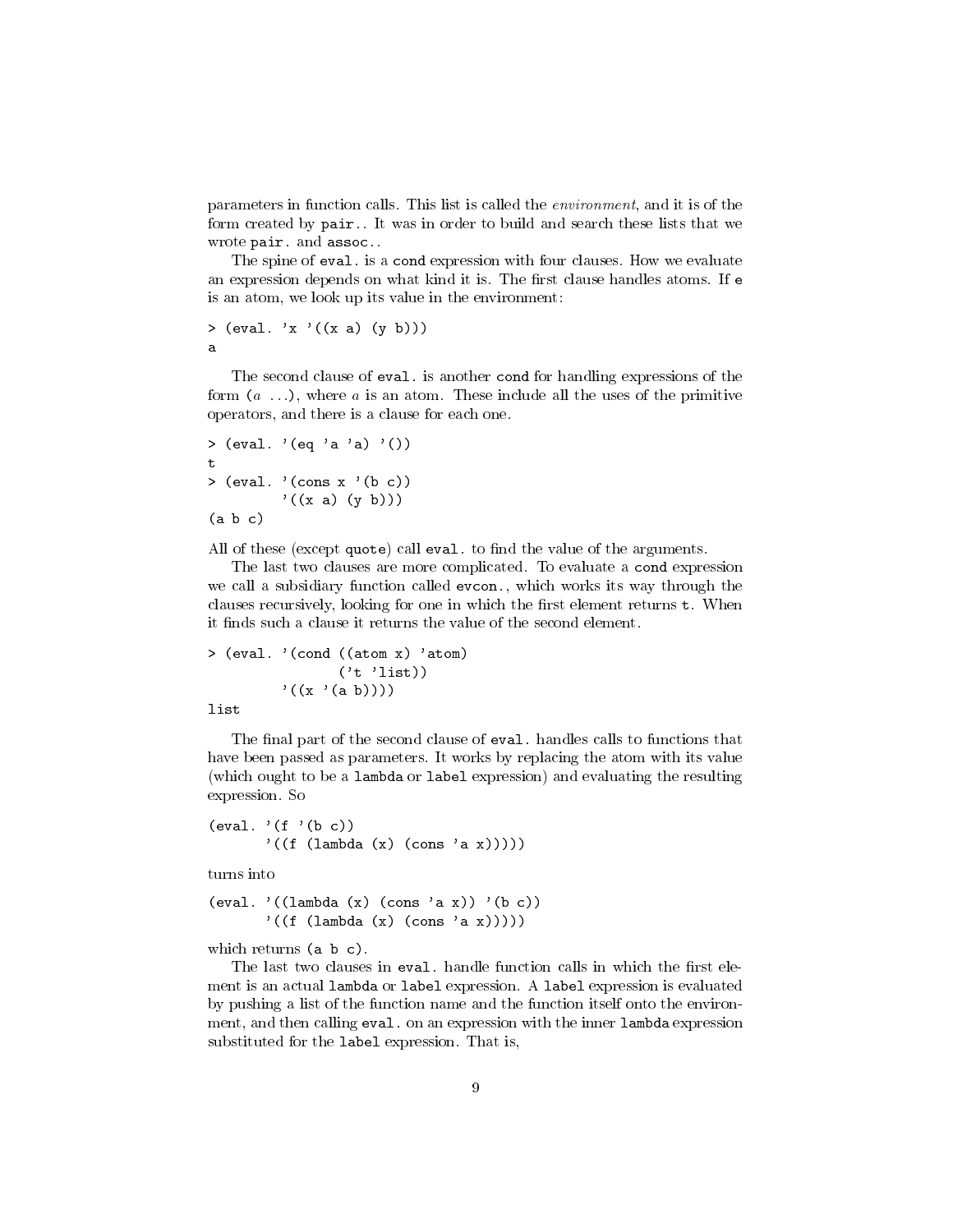```
-
eval -
-
label firstatom -
lambda -
x
                      -
cond -
-
atom x x
                           -
t -
firstatom -
car x
      y)
```
becomes

```
eval - and - and - and - and - and - and - and - and - and - and - and - and - and - and - and - and - and - and - and - and - and - and - and - and - and - and - and - and - and - and - and - and - and - and - and - and -
                 -
cond -
-
atom x x
                           -
t -
firstatom -
car x
             y)
           -
-
firstatom
                \============= \===== + \
                                              -
cond -
-
atom x x
                                                        -
t -
firstatom -
car x
              -
y -
-
a b -
c d
```
which eventually returns a

Finally an expression of the form --lambda -p ---pn e a ---an is eval values and calling events of get a list of values - (ii) and the arguments - (iii) and the arguments of the arguments of  $\alpha$ a - and the front evaluation of the front to the front to the front to the front to the front to the front to t of the environment. So

```
-
eval -
-
lambda -
x y -
cons x -
cdr y
                                   ^{\prime} a
                                     \sim - \sim - \sim - \sim - \sim - \sim - \sim - \sim - \sim - \sim - \sim - \sim - \sim - \sim - \sim - \sim - \sim - \sim - \sim - \sim - \sim - \sim - \sim - \sim - \sim - \sim - \sim - \sim - \sim - \sim - \sim - \sim
```
--<sup>y</sup> --<sup>a</sup> b -<sup>c</sup> d

becomes

-eval -cons <sup>x</sup> -cdr y --<sup>x</sup> a -<sup>y</sup> -<sup>b</sup> <sup>c</sup> d

-

which eventually returns  $(a \ c \ d)$ .

### 5 Aftermath

Now that we understand how eval works, let's step back and consider what it means. What we have here is a remarkably elegant model of computation. Using just quote, atom, eq, car, cdr, cons, and cond, we can define a function, eval, that actually implements our language, and then using that we can define any additional function we want

There were already models of computation, of course—most notably the Turing Machine. But Turing Machine programs are not very edifying to read. If you want a language for describing algorithms, you might want something more abstract, and that was one of McCarthy's aims in defining Lisp.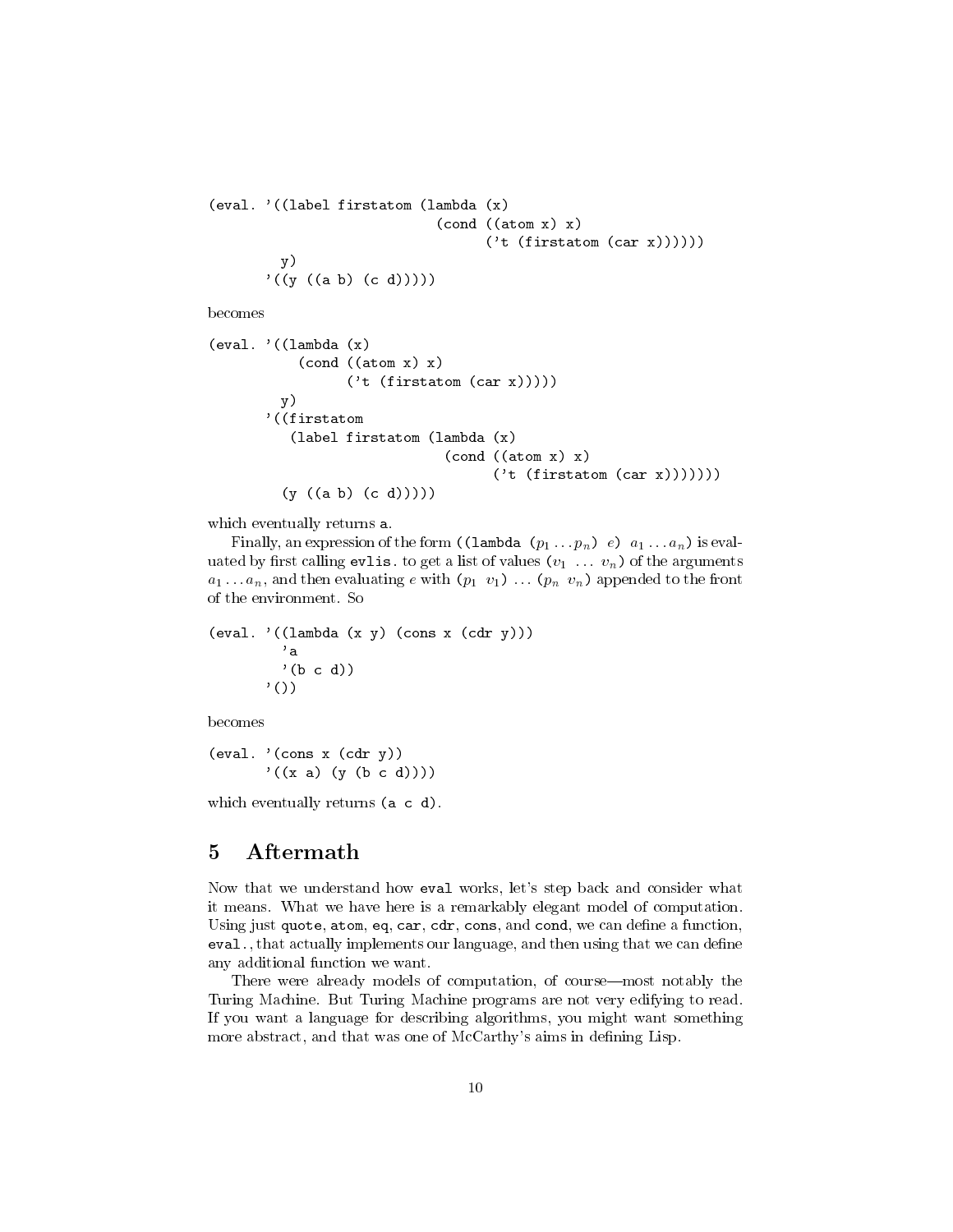the language of density and it is a lot in all  $\Delta$  in a lot in a lot is a lot in a lot in  $\Delta$ sequential execution (which is useful only with side effects anyway), no practical numbers,<sup>4</sup> and dynamic scope. But these limitations can be remedied with surprisingly little additional code Steele and Sussman show how to do it in a famous paper called The Art of the Interpreter

If you understand McCarthy's eval, you understand more than just a stage in the history of languages. These ideas are still the semantic core of Lisp today. So studying McCarthy's original paper shows us, in a sense, what Lisp really is. It's not something that McCarthy designed so much as something he discovered. It's not intrinsically a language for AI or for rapid prototyping, or any other task at that level. It's what you get (or one thing you get) when you try to axiomatize computation

Over time, the median language, meaning the language used by the median programmer, has grown consistently closer to Lisp. So by understanding eval you're understanding what will probably be the main model of computation well into the future

The is possible to do arithmetic in McCarthy's 1900 Lisp by using e.g. a list of  $n$  atoms to the state of  $n$ represent the number  $n$ .

Guy Lewis Steele, Jr. and Gerald Jay Sussman, The Art of the Interpreter, or the Modularity Complex Parts Zero- One- and Two- MIT AI Lab Memo - May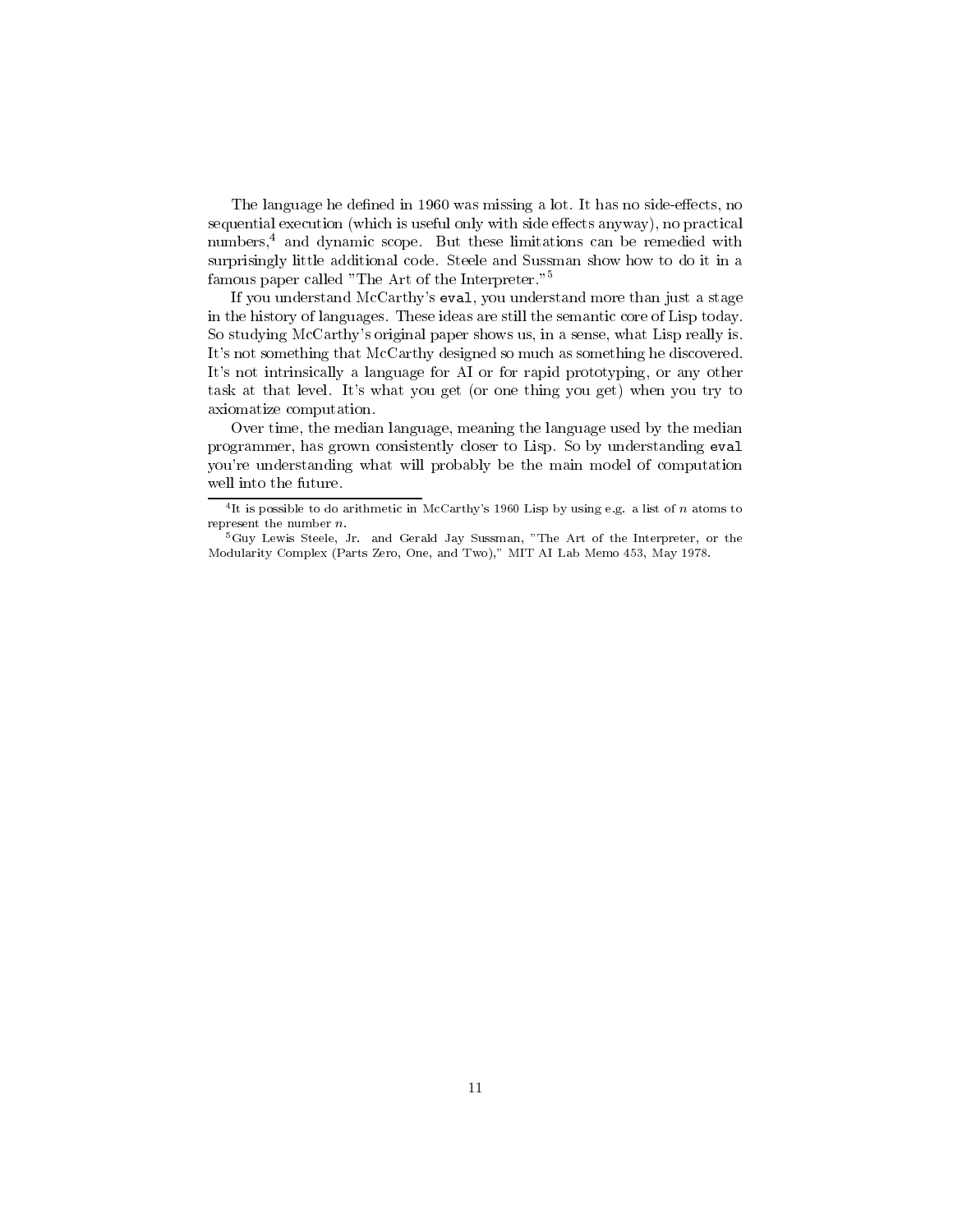In translating McCarthy's notation into running code I tried to change as little as possible. I was tempted to make the code easier to read, but I wanted to keep the flavor of the original.

In McCarthy's paper, falsity is represented by  $f$ , not the empty list. I used - to represent falsity so that the examples would work in Common Lisp The code nowhere depends on falsity happening also to be the empty list; nothing is ever consed onto the result returned by a predicate

I skipped building lists out of dotted pairs, because you don't need them to understand eval. I also skipped mentioning apply, though it was apply (a very early form of it, whose main purpose was to quote arguments) that  $McCarthy$ called the universal function in  $\mathbf{d}$  was then just a subroutine that apply a subroutine that apply a subroutine that apply a subroutine that apply a subroutine that apply a subroutine that apply a subroutine that appl called to do all the work

I defined list and the cxrs as abbreviations because that's how McCarthy did it. In fact the cxrs could all have been defined as ordinary functions. So could list if we modified eval, as we easily could, to let functions take any number of arguments

McCarthy's paper only had five primitive operators. He used cond and quote but may have thought of them as part of his metalanguage He likewise didn't define the logical operators and and not, but this is less of a problem because adequate versions can be defined as functions.

In the definition of eval. we called other functions like  $pair.$  and assoc., but any call to one of the functions we defined in terms of the primitive operators could be replaced by a call to  $eval$ . That is,

-assoc -car e a

could have been written as

```
-
eval -
-
label assoc
                                                               \lambda - \lambda - \lambda - \lambda - \lambda - \lambda - \lambda - \lambda - \lambda - \lambda - \lambda - \lambda - \lambda - \lambda - \lambda - \lambda - \lambda - \lambda - \lambda - \lambda - \lambda - \lambda - \lambda - \lambda - \lambda - \lambda - \lambda - \lambda - \lambda - \lambda - \lambda - \lambda-
cond -
-
eq -
caar y x -
cadar y
                                                                                               -
t -
assoc x -
cdr y
                                   \sim expressions of \sim expressions of \sima)
                                   <u>a serie de la contrada de la contrada de la contrada de la contrada de la contrada de la contrada de la contrad</u>
                               \sim constant a a constant and constant a constant a constant and constant a a a given a constant and constant a a a given a constant and constant a constant a constant and constant a constant a constant and constant a co
```
There was a small bug in McCarthys eval Line - was equivalent to -evlis -cdr e a instead of just -cdr e which caused the arguments in a call to a named function to be evaluated twice This suggests that this de scription of eval had not yet been implemented in IBM 704 machine language when the paper was submitted. It also shows how hard it is to be sure of the correctness of any length of program without trying to run it

I encountered one other problem in McCarthy's code. After giving the definition of eval he goes on to give some examples of higher-order functionsfunctions that take other functions as arguments. He defines  $\text{maplist}:$